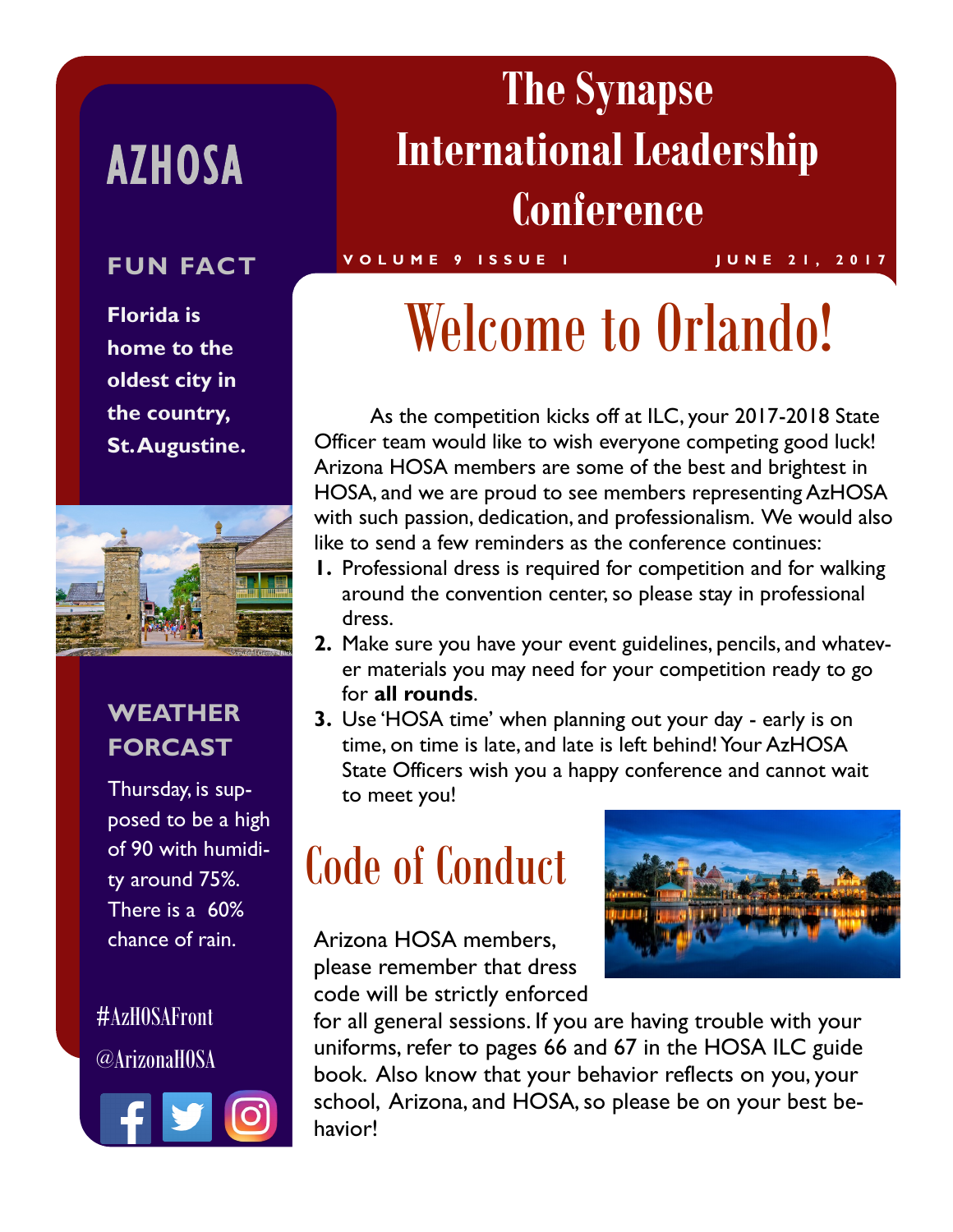#### **Opening Session**

Hello Arizona HOSA members! Your State Officer team would like to welcome you to the 40th Annual HOSA International Leadership Conference in Orlando, Florida! We are proud of our members for putting those shark fins and poms poms to use and making sure that everyone heard your excitement at opening session! We are also honored to be represented by International President Elizabeth Carnesi on-stage: she did an amazing job and made quite the entrance with Goofy and the Downtown Disney Marching Band! We would also like to commend Ryan O'Hara for representing our state on-stage as the Arizona flagbearer! The opening session was an amazing way to kick off the conference, and we thank you for your enthusiasm and professionalism! Keep it up and remember that the states with the most pride, enthusiasm, and professionalism throughout the conference will win prizes.



#### **Keynote**

This year's Keynote was presented by famed author and Paralympic ski racer, Josh Sundquist. Following a childhood battle against bone cancer, which resulted in the amputation of his left leg, Mr. Sundquist became known for his YouTube channel and motivational speeches. We were honored to welcome Mr. Sundquist to our International Leadership Conference today!

Mr. Sundquist's Keynote delivered a very meaningful message to every member about overcoming the odds and chasing their dreams. His inspirational personal story and optimistic viewpoint on life made an impact on each and every one of us. We hope everyone enjoyed Mr. Sundquist's Keynote!



# ENJOY THE CONFERENCE!